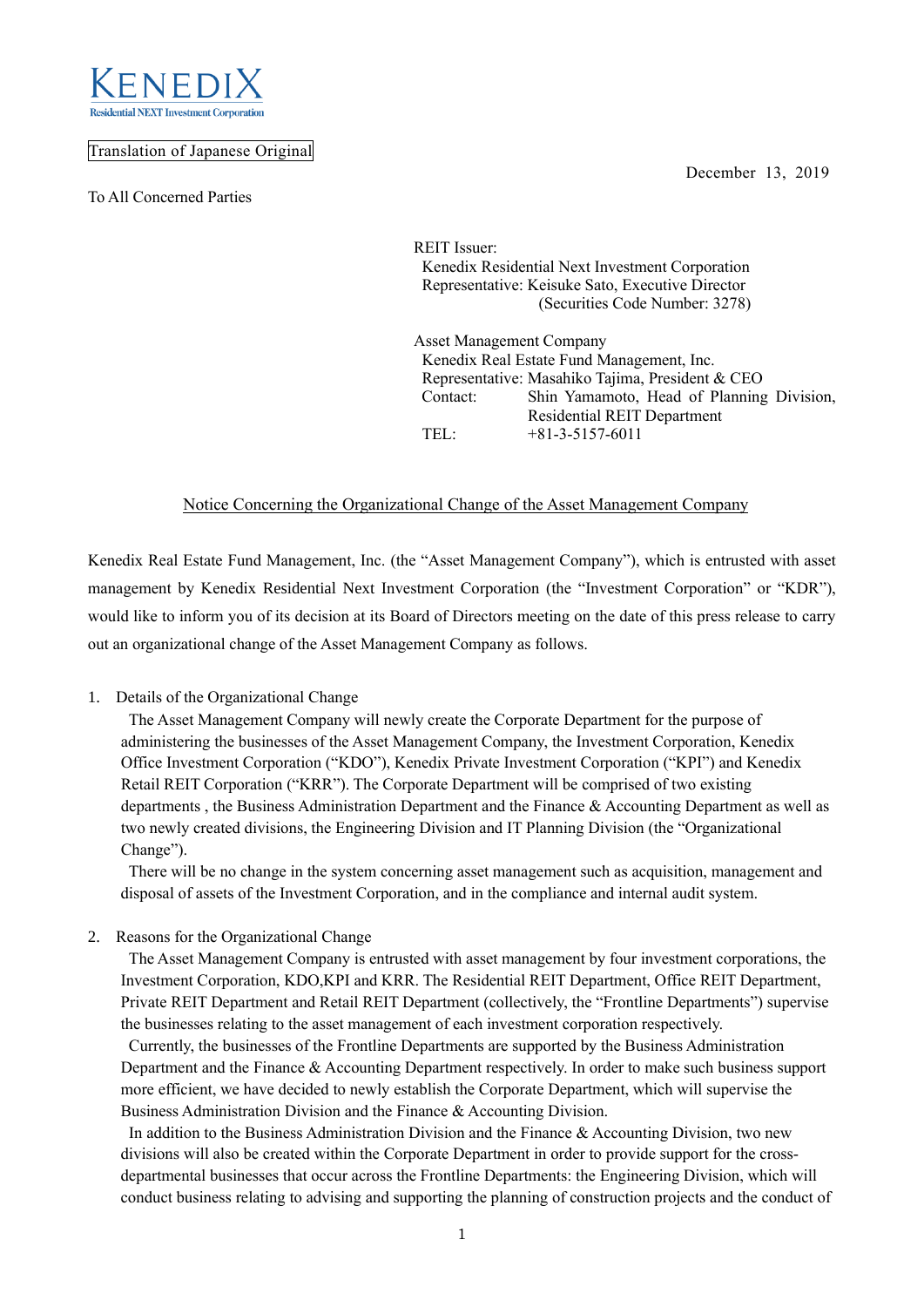

construction work, etc., and the IT Planning Division, which will conduct business relating to the development and conduct of system strategy and planning.

The Corporate Department will conduct overall management of the business operations of the Asset Management Company as an asset management company, and appropriate collection and sharing of management information and tasks.

We aim to enhance our business management system further by this Organizational Change.

- 3. Organizational Chart of the Asset Management Company after the Organizational Change Please refer to Reference Material (1).
- 4. Separation of Duties for the Asset Management Company after the Organizational Change Please refer to Reference Material (2).
- 5. Effective Date of the Organizational Change January 6, 2020

Concerning the Organizational Change, we will take the necessary procedures such as making notifications, etc. in accordance with the Financial Instruments and Exchange Act, the Real Estate Brokerage Act and other applicable laws, regulations and rules.

<Attached materials>

- Reference Material (1) "Organizational Chart of the Asset Management Company after the Organizational Change"
- Reference Material (2) "Separation of Duties for the Asset Management Company after the Organizational Change"
- \* Website URL of the Investment Corporation: http://www.kdr-reit.com/english/

#### *[Provisional Translation Only]*

*English translation of the original Japanese document is provided solely for information purposes. Should there be any discrepancies between this translation and the Japanese original, the latter shall prevail.*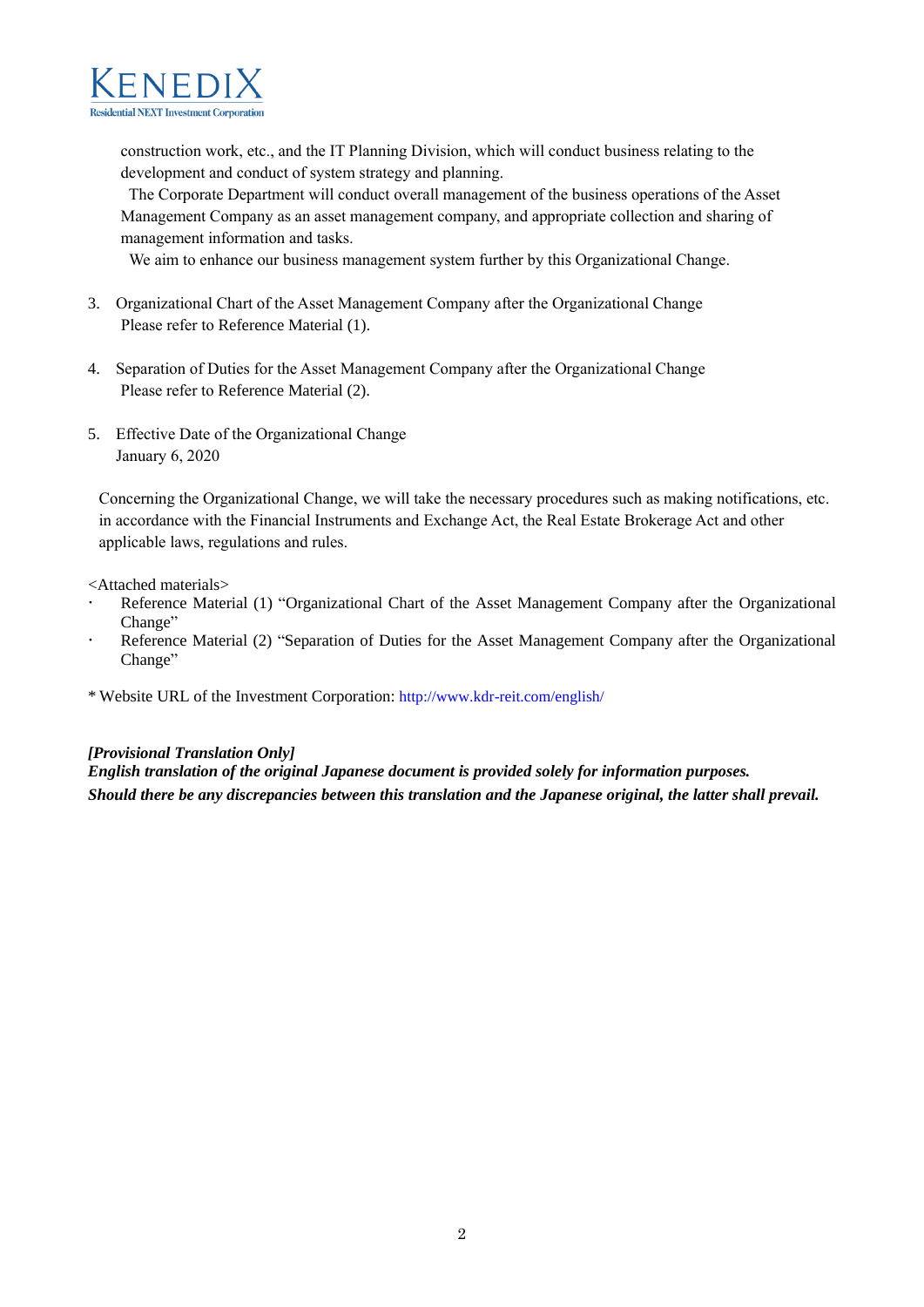

### Reference Material (1)



Organizational Chart of the Asset Management Company after the Organizational Change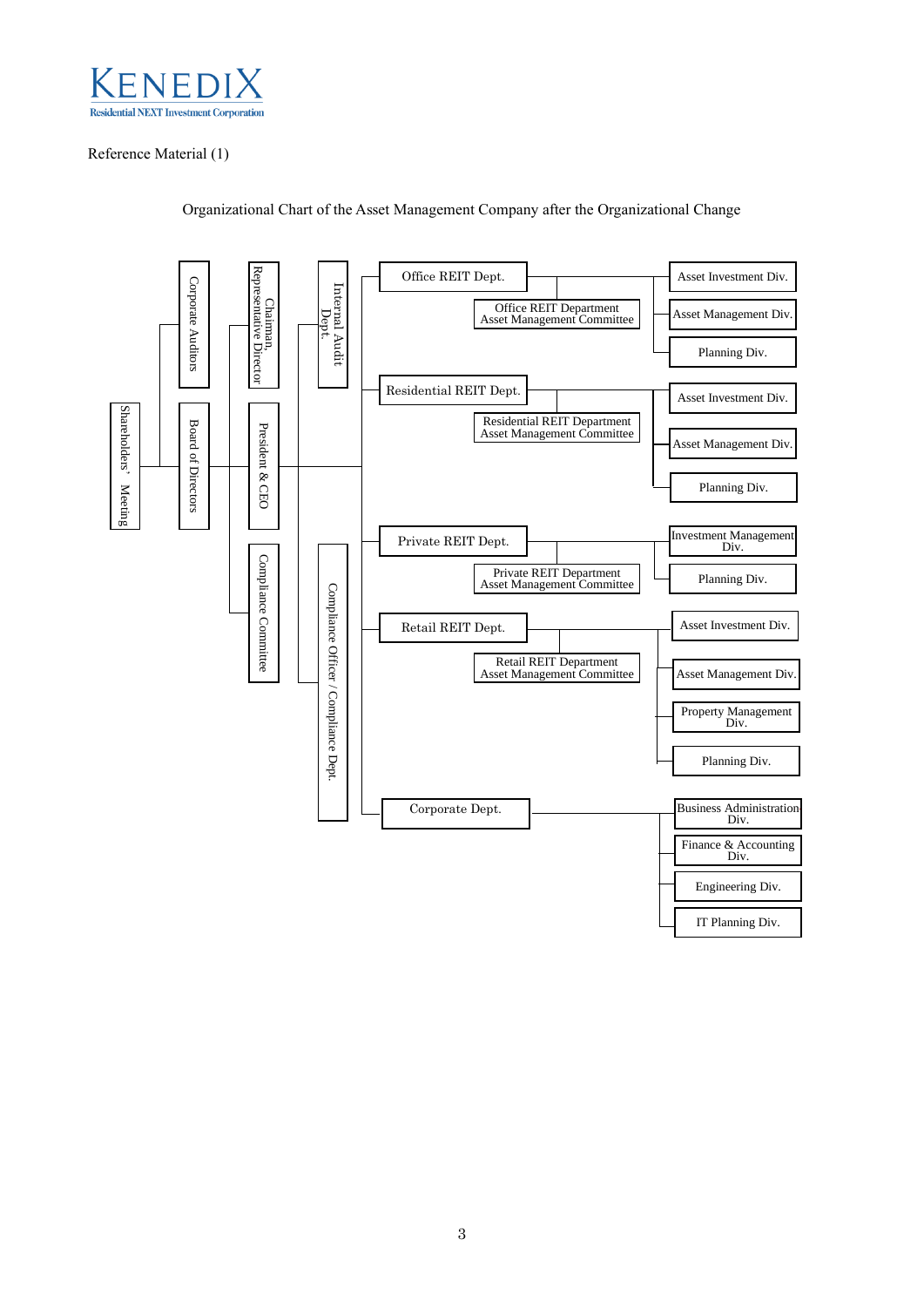

# Reference Material (2)

Separation of Duties for the Asset Management Company after the Organizational Change

(The underlined parts are changes)

# (Before)

| Function name                   | Duties                                                                                 |
|---------------------------------|----------------------------------------------------------------------------------------|
| Finance & Accounting Department | Business related to Office REIT Department, Residential REIT Department, Private       |
|                                 | <b>REIT Department and Retail REIT Department</b>                                      |
|                                 | · Items related to indirect financing such as borrowing from financial institutions    |
|                                 | with regard to financing of KDO, KDR, KPI and KRR                                      |
|                                 | · Items related to accounting and account settlement of KDO, KDR, KPI and KRR          |
|                                 | · Items related to preparation of Securities Reports of KDO, KDR and KRR               |
|                                 | · Items related to Financial Reports of KDO, KDR and KRR                               |
|                                 | · Provision of support for each Planning Division of Office REIT Department,           |
|                                 | Residential REIT Department, Private REIT Department and Retail REIT                   |
|                                 | Department regarding Semi-annual Reports of KDO, KDR, KPI and KRR                      |
|                                 | · Items related to budget planning of KDO, KDR, KPI and KRR                            |
|                                 | · Items related to individual management of financial risk of KDO, KDR, KPI and        |
|                                 | <b>KRR</b>                                                                             |
|                                 | · Items related to negotiations, etc. concerning jurisdiction business of KDO, KDR,    |
|                                 | KPI and KRR with regulatory authorities                                                |
|                                 | • Other items incidental to or related to the above items                              |
| <b>Business Administration</b>  | · Items related to administration of general unitholders' meetings and board of        |
| Department                      | directors' meetings of KDO, KDR, KPI and KRR                                           |
|                                 | · Items related to administration of shareholders' meetings, board of directors'       |
|                                 | meetings and meetings of various committees of the Asset Management                    |
|                                 | Company                                                                                |
|                                 | · Items related to general affairs, accounting and human resources                     |
|                                 | · Items related to individual management of system risk, administrative risk and       |
|                                 | business continuity risk                                                               |
|                                 | · Items related to negotiations, etc. concerning jurisdiction business with regulatory |
|                                 | authorities (related to the Asset Management Company)                                  |
|                                 | • Other items incidental to or related to the above items                              |